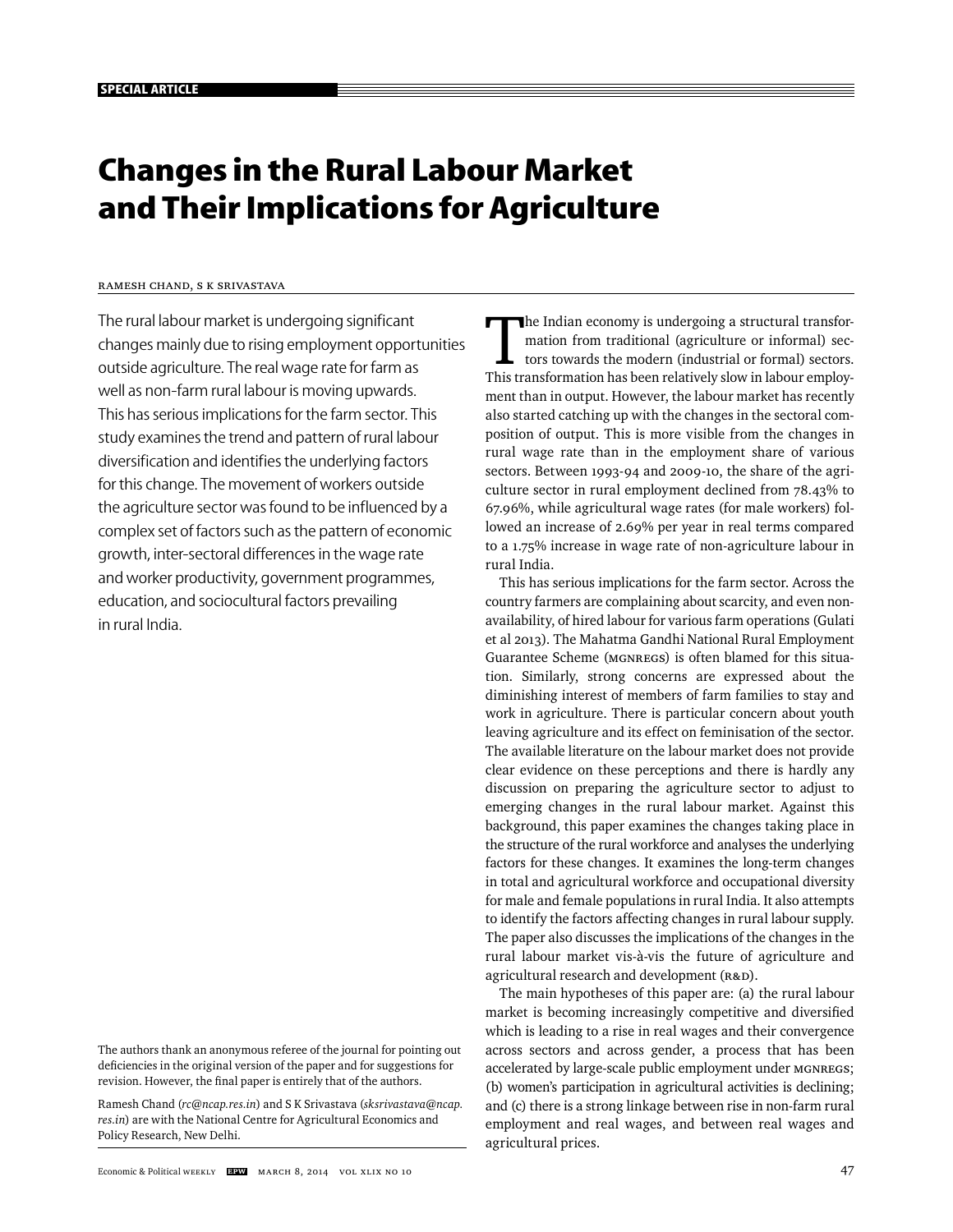## **SPECIAL ARTICLE**

## **Data and Methodology**

Changes in the rural labour market were studied using National Sample Survey Office (NSSO) data on employment and unemployment (E&U) pertaining to the years 1993-94 and 2009-10. Most of the studies on rural labour have compared changes in number of workers and labour composition between successive NSSO rounds, for example, 1999-2000, 2004-05 and 2009-10. These studies found opposite trends in labour use, in particular female labour employment in rural areas, between 1999- 2000 and 2004-05 and between 2004-05 and 2009-10. For instance, the period from 1999-2000 to 2004-05 shows rising feminisation and 2004-05 to 2009-10 shows reduced share of women workers in rural labour. Based on these changes, which show a contradictory trend, inferences have been drawn by well-known studies. It is also admitted by some researchers that short-term employment trends are puzzling (Hirway 2012: 67). Our contention is that short-run fluctuations in rural labour use could be due to several factors and may not represent the underlying trend. Moreover, there were some serious issues related to recall or reference period in the NSSO 1999-2000 round.1 Further, 2009-10 was a drought year and its comparison with the year 2004-05, covering a period of only five years, will show the strong effects of the drought. This type of effect gets diluted when a comparison is made over a longer period. Therefore, this paper compares changes between 1993-94 and 2009-10. These changes help us in drawing reliable inferences about developments in the rural labour market.

Changes in the sectoral composition of rural output were examined using data on net domestic product (NDP) taken from the National Accounts Statistics published by the Ministry of Statistics and Programme Implementation (MoSPI). Information on various aspects of MGNREGS was taken from the Ministry of Rural Development (www.nrega.nic.in) as well as the recent National Sample Survey (NSS) report on E&U. The effect of MGNREGS on wage rate was examined by studying gender- and sector-wise growth in wage rate during six years before (from 1995-96 to 2005-06) and after (from 2005-06 to 2011-12) the launch of the scheme. For this purpose, time series data (from 1995-96 to 2011-12) on daily wage rate have been collected from *Agricultural Wages in India* published by the Directorate of Economics and Statistics (DES). Nominal wage rates for agriculture and non-agricultural sectors were expressed in real terms (at 1986-87 prices) by using the consumer price index for agricultural labourers (CPIAL) and consumer price index for rural labourers (CPIRL) as deflators, respectively. Lastly, the implications of changes taking place in the rural labour market on agriculture were studied by testing the causal relationship between real wage rate and agricultural prices by applying the Granger Causality Test (Gujarati 2004: 696-703). The test involves estimating the following pair of regressions:

$$
\text{WPIAGRI}_{t} = \sum_{i=1}^{n} \alpha_i \text{WAGERATE}_{t-i} + \sum_{j=1}^{n} \beta_j \text{WPIAGRI}_{t-j} + U_{1t} \qquad \dots (1)
$$

$$
\text{WAGERATE}_{t} = \sum_{i=1}^{n} \gamma_i \text{ WPIAGRI}_{t-i} + \sum_{j=1}^{n} \delta_j \text{WAGERATE}_{t-j} + U_{2t} \qquad \dots (2)
$$

where WPIAGRI is wholesale price index for agricultural commodities and WAGERATE is real wage rate, that is, nominal wage rate deflated by CPIAL with 1986-87 base. Equation 1 postulates that the current WPIAGRI is related to past values of itself as well as that of WAGERATE, and equation 2 postulates similar behaviour for wages.

Granger causality requires the data series to be stationary. An augmented Dickey-Fuller test revealed that both the series (WAGERATE and WPIAGRI) in our data set were non-stationary even when they were expressed in log form. Therefore, first differencing of logarithmic transformation was taken which made the series stationary. Further, the number of lags included in the regression was found using Akaike information criteria (AIC) and Schwarz information criteria. After these requirements were satisfied, the Granger causality tests were applied and significance level was tested using the F-test.

### **Results and Discussion**

### **Trend in Rural Employment Based on Usual Status**

According to NSSO data pertaining to the year 2009-10, about 73% of the total workforce, numbering 460 million, based on usual status were employed in rural areas. Changes in the number of workers and worker population ratio (WPR) between 1993-94 and 2009-10 are presented in Table 1. The total workforce in rural India increased annually only by 2.7 million as against an annual increase of 10.36 million in total rural population. The number of male workers increased from 187.7 million to 231.8 million, showing an increase of 23.5% over a 16-year period. In contrast, the number of female workers remained at the level of about 105 million. As a result, the WPR for the female population declined from around 33% to 26.10% and their share in the rural workforce declined from 35.81% to 31.09% between 1993-94 and 2009-10. This pulled down the total WPR for rural India from 44.40% to 40.80% with a marginal decline in male WPR. This trend is not in conformity with the oft-repeated phenomenon of a demographic dividend in India as revealed by a rise in the share of population in the age group of 15-59 in the total population.<sup>2</sup> This is a pointer to the fact that India is not fully reaping the benefits of demographic transition by suitably employing its younger population.

|  | Table 1: Trends in Employment in Rural India Based on Usual Status |
|--|--------------------------------------------------------------------|
|--|--------------------------------------------------------------------|

| Year    |                                                                       | Workforce (million) |        |        | Worker Population Ratio (%) |        |  |  |  |  |
|---------|-----------------------------------------------------------------------|---------------------|--------|--------|-----------------------------|--------|--|--|--|--|
|         | Male                                                                  | Female              | Person | Male   | Female                      | Person |  |  |  |  |
| 1993-94 | 187.8                                                                 | 1048                | 292.6  | 55.3   | 32.8                        | 44.4   |  |  |  |  |
| 2009-10 | 2319                                                                  | 1046                | 336.5  | 54.7   | 26.1                        | 40.8   |  |  |  |  |
| Change  | 441                                                                   | $-0.1$              | 439    | $-0.6$ | -67                         | $-3.6$ |  |  |  |  |
|         | Workforce was estimated by multiplying the rural population with WPR. |                     |        |        |                             |        |  |  |  |  |

Source: GoI (2011: 76).

The WPR of females based on the usual status was 60% of the WPR of males in 1993-94. Rather than moving closer to the WPR of males over time, it further declined to less than half of the male WPR. The underlying reason for the decline in WPR can be either a higher rate of population growth than the workforce (Table 2, p 49) or withdrawal by some from the workforce (Hirway 2012; Kannan and Raveendran 2012) or both. Decline in WPR for the male workers, though very small, was due to a comparatively higher rate of growth in the male population as compared to the workforce. As can be seen from Table 2, the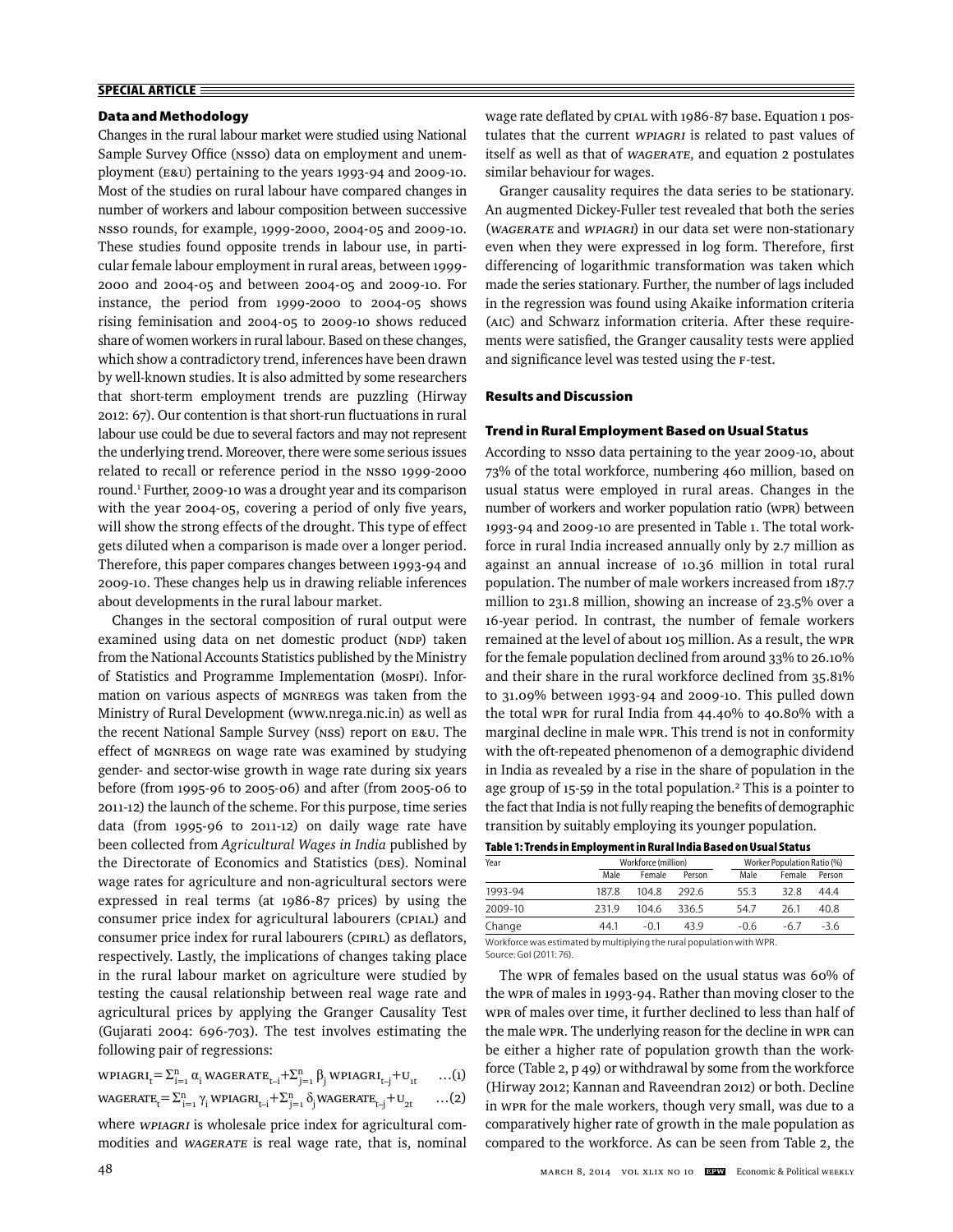male population increased at an annual rate of 1.40%, whereas the male workforce increased by 1.30% a year. In the case of females, there was a decline even in the absolute number of workers between 1993-94 and 2009-10, as per NSSO data. Thus a decline in WPR was obvious and this happened due to the decline in female employment in the agriculture sector.

The trend in sectoral employment in rural India shows that the overall employment in agriculture declined by 0.02% a year. Male employment in agriculture showed a small increase but female employment declined by half a per cent per year. The withdrawal of female labour from agriculture could result from two sets of reasons – one related to distress and the other to development. It has been observed that women, particularly of landowning households, work in agriculture under distress and they are withdrawn from farm work once the economic conditions of the household improve. They, in turn, can then be confined to household activities or studies. In rural India, both these factors operate (Rangarajan et al 2011). The net effect of these changes on the welfare of women needs further investigation.

| Table 2: Structure of Employment and Population by Gender |  |
|-----------------------------------------------------------|--|
| <b>in Rural India</b> (in million)                        |  |

|       | Male |             |                                                                      | Female |                                                        |                                                | Persons       |                                                     |
|-------|------|-------------|----------------------------------------------------------------------|--------|--------------------------------------------------------|------------------------------------------------|---------------|-----------------------------------------------------|
|       |      | CGR         |                                                                      |        | CGR                                                    |                                                |               | CGR                                                 |
| 139.1 |      |             | 90.3                                                                 |        |                                                        |                                                |               |                                                     |
| 131   |      |             | 7.3                                                                  | 79     | 0.42                                                   | 20.5                                           | 241           | 1.02                                                |
| 6.0   |      |             | 0.9                                                                  |        |                                                        | 6.9                                            | 31.6          | 9.94                                                |
| 27.6  |      |             | 5.9                                                                  | 79     | 1.92                                                   | 33.5                                           | 49.5          | 247                                                 |
|       |      | 1.33        |                                                                      |        |                                                        |                                                |               | 0.88                                                |
|       |      |             |                                                                      |        | 1.43                                                   | 658.9                                          | 824.7         | 141                                                 |
|       |      | 187.8 231.9 | 1993-94 2009-10<br>145.6 0.29<br>16.2 1.33<br>26.2 9.64<br>41.5 2.58 |        | 104.8<br>Total population 339.5 423.9 1.40 319.4 400.8 | 1993-94 2009-10<br>5.4 11.58<br>$104.6 - 0.01$ | $83.2 - 0.52$ | 1993-94 2009-10<br>229.4 228.7 -0.02<br>292.5 336.5 |

The number of workers in each industry was estimated by multiplying male and female

populations with WPR and industry-wise employment distribution.

CGR: Compound Growth Rate (% per year) estimated by authors. Source: Computed by authors using data from the same source as in Table 1.

While female workers moved out of the agriculture sector there was no commensurate increase in their employment in the non-agricultural sector, which resulted in complete stagnation in the number of female workers in rural areas. Among various sectors, employment in construction witnessed a sharp increase, both for male as well as female labour, with an average annual growth rate of more than 9%. However, due to its low base and share in 1993-94, employment opportunities in the construction sector did not show much impact on growth in total employment. The industry sector, which is considered to be an engine of transformation, showed lacklustre performance in raising rural employment. The workforce in the services sector experienced modest growth of 2.47% per year.

### **Changing Structure of Rural Employment in India**

The agriculture sector is the biggest employer in rural India. This sector provided employment to close to 68% of the total rural workforce based on usual status in 2009-10 (Table 3). The rural labour market in India is undergoing a significant change away from agriculture towards non-farm sectors. The share of agriculture in total rural employment declined by 10.47 percentage points (11.30 percentage points for male and 6.80 percentage points for female) between 1993-94 and 2009-10. On the other hand, industry, construction and services sectors witnessed an increase in share though at varying levels. This indicates increasing diversification in rural employment which needs to be accelerated further for improved livelihood security. The big push for this shift in employment has come from the construction sector. It is a matter of concern that the share of industry in rural employment remained at the same level during the last 16 years. Gender-wise disaggregation revealed a higher concentration of female workers in agriculture as compared to their male counterparts – 79.40% of total female workers and 62.80% of male workers were employed in the agriculture sector in 2009-10. It needs to be mentioned that despite the higher percentage of women working in agriculture as compared to men, women constituted only 36% of the total agriculture workforce while men constituted 64% share of the workforce in 2009-10. It is also important to mention that the share of women in total agricultural workers declined from 39.4% to 36% between 1993-94 and 2009-10. This indicates that Indian agriculture is heading towards (de)feminisation in the workforce.

| Sector                                                                         |       |                        |              |       | Female                 |                          |       | Persons                |              |  |
|--------------------------------------------------------------------------------|-------|------------------------|--------------|-------|------------------------|--------------------------|-------|------------------------|--------------|--|
|                                                                                |       | 1993-94 2009-10 Change |              |       | 1993-94 2009-10 Change |                          |       | 1993-94 2009-10 Change |              |  |
| Agriculture                                                                    | 74.10 |                        | 62.80 -11.30 | 86.20 | 79.40 -6.80            |                          | 78.43 |                        | 67.96 -10.47 |  |
| Industry                                                                       | 7.00  | 7.00                   | 0.00         | 7.00  | 7.50                   | 0.50                     | 7.00  | 7.16                   | 0.16         |  |
| Construction                                                                   | 3.20  | 11.30                  | 8.10         | 0.90  | 5.20                   | 4.30                     | 2.38  | 9.40                   | 7.03         |  |
| Services                                                                       | 14.70 | 17.90                  | 3.20         | 5.60  | 7.60                   | 2.00                     | 11.44 | 14.70                  | 3.26         |  |
| Total                                                                          | 100   | 100                    | -            | 100   | 100                    | $\overline{\phantom{0}}$ | 100   | 100                    |              |  |
| $(187.8)$ $(231.9)$<br>$(104.8)$ $(104.6)$                                     |       |                        |              |       | $(292.5)$ $(336.5)$    |                          |       |                        |              |  |
| Figures within parentheses refer to total workforce (million) in rural sector. |       |                        |              |       |                        |                          |       |                        |              |  |

| Table 3: The Share of Different Sectors in Total Rural Employment (in $\%$ ) |  |  |
|------------------------------------------------------------------------------|--|--|
|                                                                              |  |  |

Source: Estimated from the data in Table 2.

#### **Drivers of Changes in the Rural Labour Market**

Changes in the rural labour market are driven by several interrelated factors like the pattern of economic growth, wage rate, worker productivity, education, government programmes and sociocultural factors. These factors were critically analysed and the results are given below.

**Economic Growth:** The rural economy has grown at an annual rate of 5.74% during 1993-94 and 2009-10 (Table 4, p 50). Among all the sectors, agriculture has grown at the lowest rate – which is exactly half of the growth in the total rural economy. The highest growth is reported in the construction sector which witnessed close to double-digit annual growth. Industry and services have achieved about 8% annual growth.

Consequently, the share of agriculture in total NDP in the rural sector has declined from 56.10% in 1993-94 to 36.16% in 2009-10 and the shares of industry, construction and services have gone up by 3.06, 3.67 and 11.03 percentage points, respectively. It is pertinent to mention that the services sector has surpassed the agriculture sector and emerged as a top contributor  $(38.93%)$  in rural NDP since 2004-05.<sup>3</sup> The effect of this structural transformation in rural output from 1993-94 to 2009-10 is reflected in the rural labour market but it is subdued. The employment share of agriculture declined by 10.47 percentage points compared to a decline of 19.94 percentage points in its share in rural NDP. This has resulted in a widening gap between employment and output shares of agriculture, and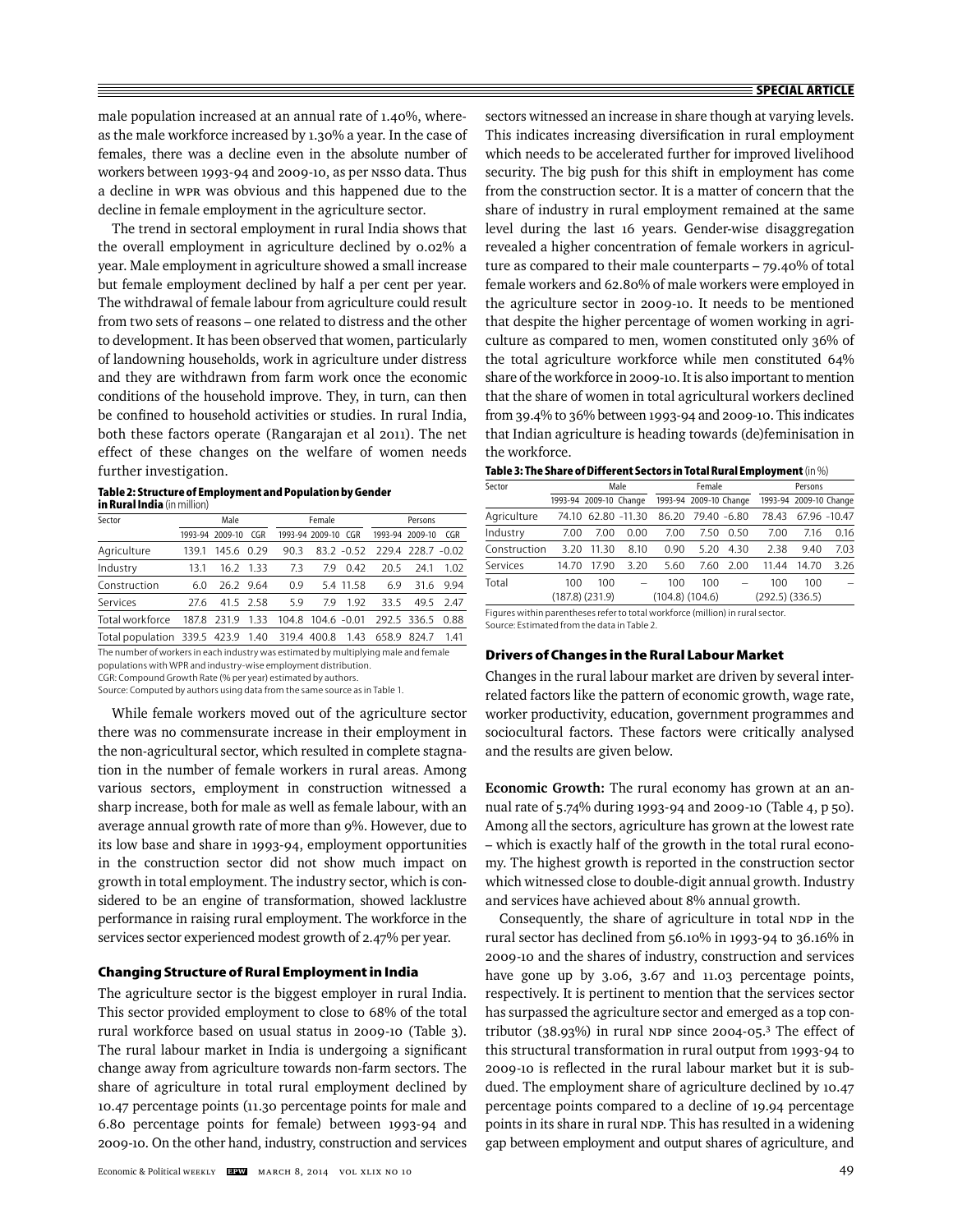## **SPECIAL ARTICLE**

also increased disparities in per worker income in agriculture and non-agriculture in the countryside. This also indicates the presence of an excess workforce in the agriculture sector. Although the excess workforce in the sector is withdrawing it is doing so at a very slow pace and only by female workers (Table 2). The movement of excess workers from the agriculture sector can be triggered by the "push" of technological change in agriculture (which limits labour absorption in that sector) or by the "pull" of non-agricultural activities (Fei and Ranis 1975).

Among the non-agriculture sectors, the construction sector witnessed the highest growth (more than 9% a year in output as well as employment). The construction boom in rural India is evident from the fact that this sector alone constituted 56.02% (24.61 million) of the new jobs (43.93 million) that were created between 1993-94 and 2009-10. One disquieting aspect of this change in occupation diversity is that the increase in workforce in the construction sector did not match the increase in output.

The services sector contributed 38.93% of the total NDP with 14.70% of the workforce and thereby emerged as the most productive sector in rural India in 2009-10. This sector constituted 36.68% of the 43.93 million new jobs created during the same period. It is worth noting that the growth rate in output of the services sector was more than three times the growth rate in employment during the period under consideration. The poor technical skills and education status might have been a barrier for the entry of largely unskilled and poorly educated workers of rural India into this sector. The improvement in skills and education of the rural labour force would go a long way to boost employment opportunities in this sector.

| Sector       |         | Share in Rural NDP |          |                     |  |  |  |
|--------------|---------|--------------------|----------|---------------------|--|--|--|
|              | 1993-94 | 2009-10            | Change   | (at 1986-87 prices) |  |  |  |
| Agriculture  | 56.10   | 36.16              | $-19.94$ | 2.87                |  |  |  |
| Industry     | 8.14    | 11.20              | 3.06     | 7.86                |  |  |  |
| Construction | 4.52    | 8.19               | 3.67     | 9.74                |  |  |  |
| Services     | 27.91   | 38.93              | 11.03    | 7.96                |  |  |  |
| Total        | 100.00  | 100.00             |          | 5.74                |  |  |  |
|              | (3849)  | (26369)            |          |                     |  |  |  |

| Table 4: Trend in Sectoral Contribution of Rural Output in India (in %) |  |  |
|-------------------------------------------------------------------------|--|--|
|-------------------------------------------------------------------------|--|--|

Figures within parentheses are NDP in rural sector (estimated using share of 2004-05) at current prices in 2009-10 in billion rupees.

CGR: Compound Growth Rate in rural NDP between 1993-94 and 2009-10.

Source: Computed by the authors using data from National Accounts Statistics, various issues, Central Statistics Office, Government of India.

Industry is another sector in rural India which has great potential to provide productive employment to the rural labour force. The total NDP from industry at 1986-97 prices in the rural sector witnessed an impressive growth of 7.86% between 1993-94 and 2009-10. However, the growth rate in industrial NDP in the rural sector could not be gainfully translated into employment generation. Industrial employment in rural India increased only by 1% a year. The share of industry in total rural employment increased by a mere 0.16 percentage points and the sector constituted only 8.5% of the new jobs created between 1993-94 and 2009-10. The industry sector lagged far behind the services and construction sectors in creating employment opportunities in rural India during the one-and-ahalf decades after 1993-94.

The overall trend in rural employment indicates that the impact of structural transformation in the rural economy is getting transmitted to the labour market, but at a rather slow pace.

**Wage Rate Trends and Differentials:** Differential wage rates among the sectors is one of the important drivers of inter-sectoral movement of workers. The wage rate of non-agricultural workers has always been higher than that of agricultural workers in India, including rural India (Figure 1). This should accelerate the movement of workers away from agriculture and towards non-agricultural sectors (to fetch higher income) depending upon the capacity of the non-agriculture sector to draw excess labour from agriculture and absorb them in productive activities. This kind of movement would benefit not only those who moved (through perhaps higher wages in the non-agriculture sector) but also those still left in agriculture due to the inverse relationship between agricultural wages (for a given level of productivity) and labour-to-land ratio (Kotwal et al 2009).

The Indian rural labour market is witnessing the slow effect of this change. The workers are withdrawing from agriculture and the real wage rate in the agriculture sector is increasing (Figure 1). The rate of increase in real wages has been 3.17% per annum for females and 2.69% for males from 1995-96 to 2011-12. In a recent paper, Gulati et al (2013) have identified "push factors" (GDP growth in agriculture and construction sectors) and "pull factors" (MGNREGS) for the rise in rural wages. The "wage push" movement of workers from agriculture to non-agricultural sectors can be accelerated further by improving employment opportunities in the latter till wage differences equalise and excess labour in the former vanishes. It is worth noting that in rural areas agricultural wages (for male workers) have increased at a higher rate (2.69% per annum) than nonagricultural wages (1.75% per annum) in the last one-and-ahalf decades. These movements indicate a narrowing of differences in wage rates across sectors and gender.

**Figure 1: Trend in Daily Wage Rate in Rural India Deflated by CPIAL and CPIRL with Base 1986-87**



 <sup>1995- 1998- 1999- 2000- 2001- 2002- 2003- 2004- 2005- 2006- 2007- 2008- 2009- 2010- 2011- 96 99 2000 01 02 03 04 05 06 07 08 09 10 11 12</sup> 8 Sources: (1) *Agricultural Wages in India*, various issues, Directorate of Economics and Statistics, Ministry of Agriculture, Government of India, New Delhi. (2) *Economic Survey*, various issues, Ministry of Finance.

**Effect of MGNREGS:** Out of several government-aided antipoverty and employment generation programmes, MGNREGS is an ambitious programme which provides 100 persondays of employment to at least one person (particularly unskilled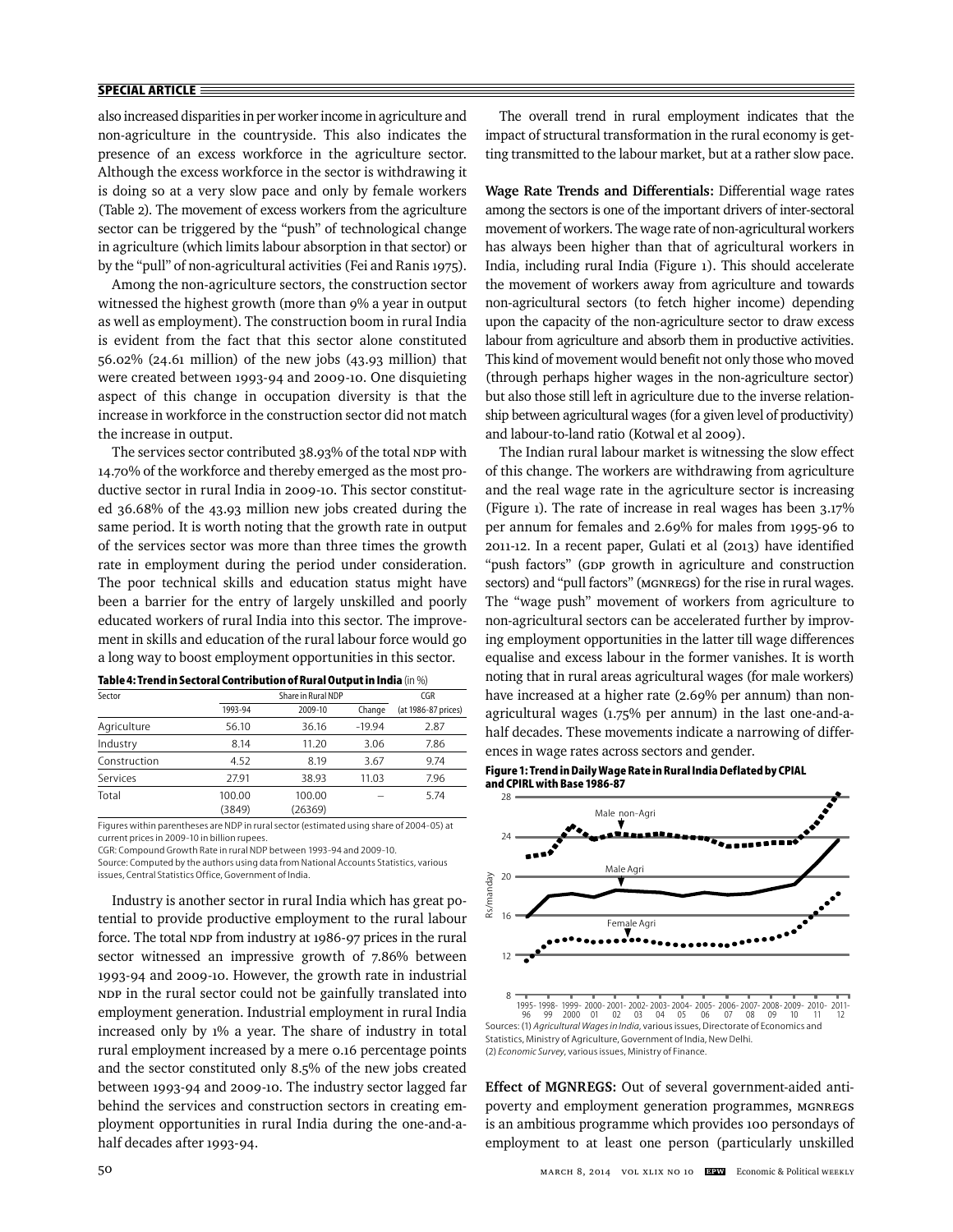worker) from rural households during the lean season in a year, in public works (MoRD 2012). These public works potentially have a threefold effect on welfare: (a) they directly effect those employed in the works; (b) they have a labour market effect related to the shift in the labour demand; and (c) they lead to an increase in productivity related to the public goods into which the labour is invested (Ravallion 1990).

Since the inception of MGNREGS, almost 51% of the works have been related to water (water conservation, flood control, irrigation, drought proofing, renovation of traditional water bodies and micro-irrigation) and over 19% of works are related to rural connectivity (Gulati et al 2013). These activities were found to have reduced the vulnerability of agricultural production, water resources and livelihood to uncertain rainfall, water scarcity and poor soil fertility (Tiwari et al 2011; Verma 2011).

MGNREGS is often criticised as a causal factor in labour shortage (Basu 2011) in farm operations and for increasing agricultural wages (Rengasamy and Kumar 2011). The veracity of this argument can be ascertained from the volume of employment offered by MGNREGS and its effect on wage rate. Households benefiting from MGNREGS are divided into five categories. These include: (i) agriculture labour household; (ii) other labour households; (iii) self-employed in agriculture; (iv) self-employed in non-agriculture; and (v) others. A major concern about the effect of MGNREGA on labour availability refers to labour for manual work which primarily comes from labour supply from the first two categories of households. Labour from these two categories of households constitute about 50% of MGNREGS jobs. Accordingly, the extent of employment in MGNREGS and its effect on "labour supply" of all rural households and "labour supply" of rural labour households is as follows.

The latest NSS data shows that 36.3% of total rural labour households and 24.2% of total rural households got jobs under MGNREGA during the year 2009-10. It is also reported that, on an average, a household was provided 36-37 days of employment in a year under MGNREGS. These facts can be used to estimate the share of MGNREGS employment in total rural labour supply, as is done in Table 5.

The number of total rural workers in India during 2009-10, based on usual status, was 336.5 million out of which 131.3 million belonged to rural labour households. Assuming 250 days as full employment, the total supply of rural workers comes to 84,122 million days and that from rural labour households comes to is 32,818 million days. Employment in MGNREGS was estimated to be 1,606 million days for all rural households and 947 million days for rural labour households. Based on these estimates, MGNREGS was found to provide work for about 2% of total rural labour supply and about 3% of labour supply from rural labour households. Further calculations show that if a labour household, which got work under MGNREGS, was employed for 100 days, as envisaged in the scheme, then MGN-REGS share in labour supply increases to 5.2% for all rural households and 8% for rural labour households. In a scenario where all rural labour households get work under MGNREGS

for 100 days, the supply of labour from rural labour households declines by over 22%.4

| Table 5: The Share of MGNREGS in Total Rural Labour Employment in 2009-10 |
|---------------------------------------------------------------------------|
|---------------------------------------------------------------------------|

| Sn             | Particulars                                                                                       | Rural<br>Total | Rural<br>Labour |
|----------------|---------------------------------------------------------------------------------------------------|----------------|-----------------|
| a              | Population in million                                                                             | 825.0          | $319.3*$        |
| b              | Households in million (a/household size)                                                          | $179.3*$       | $72.5^{\circ}$  |
| C              | Households getting employment in MGNREGS                                                          |                |                 |
| C <sub>1</sub> | Per cent                                                                                          | 24.2           | 36.3            |
| c2             | Number in million (b*c1/100)                                                                      | 43.4           | 26.3            |
| d              | Average no of days worked in MGNREGS<br>by households that got MGNREGS work                       | 37             | 36              |
| e              | Total employment in MGNREGS days in a year                                                        |                |                 |
|                | in million $(c2 * d)$                                                                             | 1,605.9        | 946.9           |
| f              | Worker to population ratio                                                                        | 40.8           | 40.8            |
| g              | Workers in rural labour households (a*f/100)                                                      | 336.5          | 130.3           |
| h              | Total labour supply of households in million days<br>assuming 250 days as full employment (q*250) | 84,122.5       | 32,566.1        |
| i              | Share of MGNREGS in total employment with<br>37/36 days of MGNREGS work (%) (e/h*100)             | 1.9            | 2.9             |
| $\overline{1}$ | Share of MGNREGS in total employment with<br>100 days of MGNREGS work (%) (i*100/d)               | 5.2            | 8.1             |
| #              | 38.7% of total rural population belong to rural labour category (Gol 2011: 32).                   |                |                 |

\* Household size: 4.6 (ibid: 30).

@ 40.4% of total rural households belong to the rural labour category.

Source: Ibid: 76, A22, C3.

The level of employment under MGNREGS during 2009-10 was found to have a moderate effect on total labour supply in rural India as only one-third of labour households got jobs under MGNREGS and that too for about one-third of the provision of 100 days.

The second indicator of the effect of MGNREGS on the rural labour market is the wage rate. Real daily wages during six years before MGNREGS (from 1999-2000 to 2005-06) and six years after MGNREGS (from 2005-06 to 2001-12) revealed that the real daily wage rates have increased rapidly in the later period (Table 6). Moreover, the wage rates of unskilled workers (the intended beneficiary in the scheme) have increased faster than the wage rates in both agriculture as well as nonagriculture. This indicates at least some role of MGNREGS in raising the real wage rate in the rural sector, though it might be an outcome of several interrelated factors such as improvement in productivity, reservation prices, bargaining power, etc (Gulati et al 2013; Murthy and Indumati 2011). A detailed study by Berg et al (2012) on the impact of MGNREGS on real daily wages found that this scheme boosts the real daily wage rate by  $5.3\%$  and it takes six to 11 months for an MGNREGS intensity<sup>5</sup> shock to feed into higher wages.

#### **Table 6: Compound Growth Rate in Real Rural Wages** (in %)

| Year                                                                                                                                                      | <b>Agricultural Wages</b> |         | Non-agricultural<br>Wages |         | <b>Unskilled Workers</b> |         |         |
|-----------------------------------------------------------------------------------------------------------------------------------------------------------|---------------------------|---------|---------------------------|---------|--------------------------|---------|---------|
|                                                                                                                                                           | Male                      | Female  | Persons                   | Male    | Male                     | Female  | Persons |
| 1999-2000 to 2005-06                                                                                                                                      | 0.08                      | $-0.81$ | $-0.29$                   | $-0.90$ | $-0.81$                  | $-1.62$ | $-1.16$ |
| 2005-06 to 2011-12                                                                                                                                        | 4 34                      | 5.80    | 496                       | 3.03    | 5 27                     | 5.62    | 5.42    |
| 1999-2000 to 2011-12                                                                                                                                      | 2.19                      | 244     | 230                       | 1.05    | 219                      | 193     | 2.08    |
| Source: Agricultural Wages in India, various issues, Directorate of Economics and Statistics,<br>Ministry of Agriculture, Government of India, New Delhi. |                           |         |                           |         |                          |         |         |

In our view, besides offering an alternative source of work and employment, MGNREGS has affected the labour market in the following ways: (i) by setting a higher benchmark for wage rate;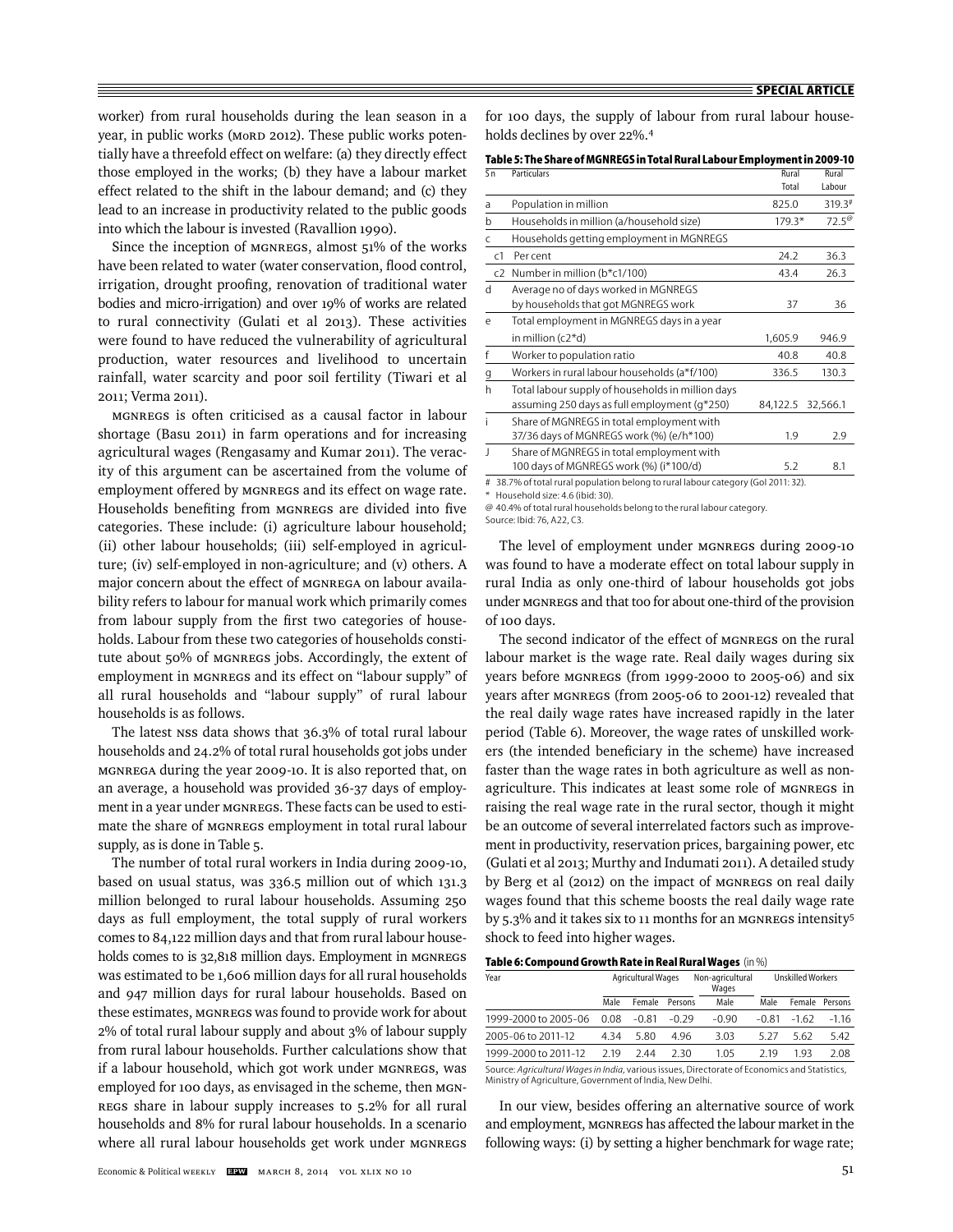## **SPECIAL ARTICLE**

(ii) through its effect on the work culture; and (iii) by changing the work environment for rural labour. Like most public employment schemes, MGNREGS involves very light and nonstrenuous work compared to agricultural activities in private employment. Once a worker gets a particular wage for doing very light work and for working in a leisurely way, he/she would look for the same kind of treatment in private employment in farming or seek higher wages for work requiring hard labour.

Our results at the macro level show that MGNREGS has helped to raise the income of rural labour households through an increase in employment and real wages. This way it contributes towards the goal of inclusive growth. As such the impact of MGNREGS on rural labour supply has been moderate as the scheme could achieve only 13%<sup>6</sup> of its total reach till 2009-10.

**Improvement in Education:** Pursuit of education is being perceived as an important factor responsible for lower growth in the workforce, as compared to the population, resulting in declining WPR (Mehrotra et al 2012). The ratio of students to total population has increased from 20.5% in 1993-94 to 26.6%

**in Rural India**

in 2009-10 in India (Thomas 2012). Consequently, the growth in the workforce is moderated by increased participation in education. In rural India, the literacy rate has improved significantly with females witness-



**Figure 2: Gender-wise Literacy Rate** 

Source: GoI (2011).

ing higher growth (21.2 percentage points) than males (16.1 percentage points) between 1993-94 and 2009-10 (Figure 2). This is a welcome change in terms of improvement in skills and the bargaining power of labour. However, the real challenge will be to create employment opportunities for those educated persons who will rejoin the labour force after acquiring an education in the near future. This is particularly important because it is found that those who are illiterate have the lowest rate of unemployment, and the rate of unemployment tends to rise with each level of education (Mehrotra et al 2012).

#### **Table 7: Distribution of Usually Employed Persons of Age 15 and Above by Education Status in Rural India** (in %)

| <b>Education Status</b> |                 | Male                                               |                 | Female                                             |  |  |
|-------------------------|-----------------|----------------------------------------------------|-----------------|----------------------------------------------------|--|--|
|                         | 2009-10*        | Change between<br>1993-94 and 2009-10 <sup>#</sup> | 2009-10*        | Change between<br>1993-94 and 2009-10 <sup>#</sup> |  |  |
| Not literate            | 28.00           | $-15.70$                                           | 57.80           | $-20.70$                                           |  |  |
|                         | (64.34)         | $(-18.91)$                                         | (59.50)         | $(-23.76)$                                         |  |  |
| Up to primary           | 28.10           | $-1.00$                                            | 22.60           | 8.40                                               |  |  |
|                         | (64.57)         | (22.21)                                            | (23.27)         | (64.80)                                            |  |  |
| Middle                  | 19.80           | 6.10                                               | 10.60           | 6.30                                               |  |  |
|                         | (45.50)         | (82.91)                                            | (10.91)         | (155.25)                                           |  |  |
| Secondary and above     | 24.20           | 10.80                                              | 8.90            | 6.00                                               |  |  |
|                         | (55.61)         | (128.56)                                           | (9.16)          | (217.78)                                           |  |  |
| Total                   | 100<br>(230.01) | (26.81)                                            | 100<br>(102.85) | (3.55)                                             |  |  |

\* Figures within parentheses are employed for persons of age 15 and above (in million). # Percentage point change and figures within parenthesis are percentage change between 1993-94 and 2009-10. Source: GoI (2011).

Although the majority of the usually employed male and female workers in rural India were either illiterate or educated up to the primary level in 2009-10, the number of workers in the category of higher education and their share in total workforce was increasing (Table 7). The attainment of a higher level of education would improve their skills and open the scope for employment in the non-farm sector, particularly services and industry sectors. Thus, efforts to improve the educational level of the workers would accelerate employment diversification in the rural sector.

**Inter-sectoral Differences in Worker Productivity:** The inter-sectoral variation in worker productivity (income generated per worker) is an important factor influencing labour movement among different sectors of the economy. Worker productivity is the lowest in the agriculture sector, though it has increased by 57.92% at an annualised rate of 2.90% between 1993-94 and 2009-10 (Table 8). Productivity per worker is much higher in the services and industry sectors than the agriculture sector. This should prompt rural labour to move away from agriculture to these sectors. However, this is happening very slowly. The reasons for this are many and include, among others, the following: (a) the requirement of skill and certain education levels, in particular in the services sector and for white collar jobs in industry; (b) the concentration of industrial units at a distance from rural habitation; and (c) the limited capacity of the non-farm sector to ensure productive employment to incoming workers.

## **Table 8: Sector-wise Worker Productivity**

| (at 1986-87 prices, NDP in Rs/employed worker) |         |         |        |  |
|------------------------------------------------|---------|---------|--------|--|
| Sector                                         | 1993-94 | 2009-10 | CGR    |  |
| Agriculture                                    | 5,349   | 8,448   | 2.9    |  |
| Industry                                       | 8.693   | 24.666  | 6.7    |  |
| Construction                                   | 14,067  | 13.821  | $-0.1$ |  |
| Services                                       | 18.302  | 42.016  | 5.3    |  |
| Total                                          | 7.476   | 15,863  | 4.8    |  |
|                                                |         |         |        |  |

CGR: Compound Growth Rate (%).

**Availability of Family Labour for Farm Work:** Consequent to an improvement in income due to economic growth and development, the first thing a farm household does is to withdraw its female family labour from farm work. This is evident from the fact that the female workforce in agriculture declined by 8.02% between 1993-94 and 2009-10 (Table 2). Though this decline comprises female workers from labour households as well as farm households, the extent of the withdrawal appears to be much higher among farm households. This decline has affected labour supply for farm work.

**Social Factors:** Traditionally, the labour-employer relationship in agriculture was of master-servant type wherein a landowning farmer considered himself the master and the hired labour his servant. The labour class has resented this feudal treatment and have therefore started seeking employment either within an employer-employee framework or via labour arrangements of a contractual nature where they work on piecemeal basis for a fixed wage which does not involve a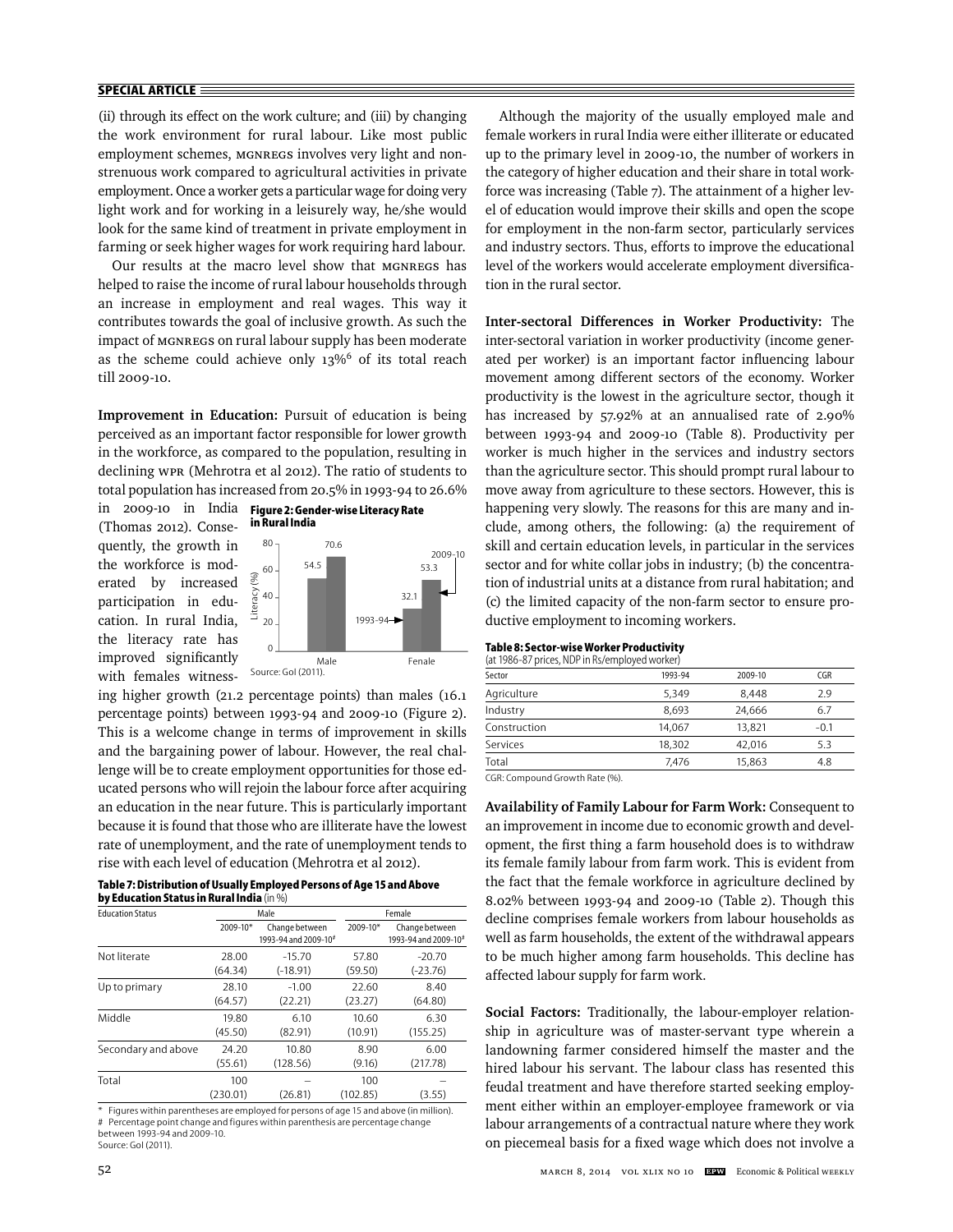master-servant relationship. This requires a complete change in the attitude of the farmers towards hired labour, which albeit is changing slowly. This has been a major source for tensions between labour households and farm households and the consequent emergence of bargaining power as a determinant of wage rate and labour supply in rural India. Rising reluctance on the part of farm family members to undertake farm work is strengthening the bargaining power of labour to seek higher wages and dictate the terms of a contract.

## **Implications of Changing Labour Market on Agriculture**

Labour is a crucial factor for agricultural production. Though employment diversification is desirable from the economic development point of view, it leads to a decline in labour supply and an increase in the wage rate in the agriculture sector. Shortage of labour during the peak agricultural season hampers farm operations, while a persistent wage rise has the potential for cost-push inflation in the economy. The Granger Causality Test between real wages (at 1986-87 prices) and the wholesale price index of agricultural commodities or WPIAGRI (at 2004-05 prices) confirmed that wage rise is a causal factor for the rise in agricultural prices in India (Table 9). However, an increase in agricultural prices did not cause an increase in the real wages during the study period. The reason for this asymmetric relationship could be that the effect of an increase in the wage rate is soon captured in the cost of cultivation and pricing mechanism of the government, like minimum support prices, whereas agricultural producers do not readily and quickly pass on the rise in agricultural prices to wages.

| Table 9: Granger Causality Test between WPIAGRI and Real Wage Rate |  |
|--------------------------------------------------------------------|--|
| (WAGERATE)                                                         |  |

| Null Hypothesis                                    |       | F-statistics Probability |
|----------------------------------------------------|-------|--------------------------|
| Growth in real wages does not Granger-cause growth |       |                          |
| in WPIAGRI                                         | 413   | 0.018                    |
| Growth in WPIAGRI does not Granger-cause growth    |       |                          |
| in real wages                                      | 1 1 4 | 0 3 2 1                  |
| No of observations (July 1998 to June 2011)        | 153   |                          |
|                                                    |       |                          |

While a rise in the agricultural wage rate is contributing to inclusive growth it leads to increase in cost of production which in turn (if not offset by productivity enhancement) gets transmitted to agricultural prices and puts inflationary pressure on the economy. Thus attempts need to be made to improve agricultural productivity to absorb the wage rise to keep a check on cost-push inflation. The effect of the expansion of MGNREGS in terms of number of households and duration of workdays leading to a reduced supply of labour for agriculture activities needs to be addressed through technological interventions for farm operations. Acceleration in farm mechanisation is a viable strategy to partially substitute labour as well as increase agricultural productivity. However, the economic feasibility of farm mechanisation needs to be ascertained, especially for the predominantly small and marginal farmers. For these small holdings, custom hiring and lease arrangement of farm machinery can be planned at the community level.

#### **Conclusions and Policy Suggestions**

During the 16 years between 1993-94 and 2009-10, the rural workforce has increased mainly on account of the increase in the male labour force. The number of female workers did not increase at all despite a 25% increase in their population between 1993-94 and 2009-10. This has resulted in a decline in the WPR of females as well as total workers in rural India. The decline in WPR of rural women is largely explained by the withdrawal by female labour from agriculture, presumably due to an improvement in economic conditions of farm families. There has been a big increase in pursuit of education by rural females. Improved literacy and low preference for farm work requires the creation of employment opportunities on a large scale in rural non-farm sectors to attract women to the workforce.

The rural labour market is undergoing profound changes with labour moving from agriculture towards non-farm sectors. The diversification of the rural labour market is influenced by a set of complex factors such as the pattern of economic growth, inter-sectoral wage rate and worker productivity differentials, education, MGNREGS and sociocultural factors. The output growth in non-farm sectors outpaced growth in the agriculture sector during the last 16 years. This prompted workers to move towards non-farm sectors to fetch a higher income. Similarly, a higher wage rate and worker productivity in non-farm sectors were also found to be the driving forces for such changes. Employment diversification, even at a slow pace, has led to some narrowing of large variations in real wages across different sectors and across gender in the rural economy.

MGNREGS has broken the long stagnation in real wage rates in rural India and is contributing towards the goal of inclusive growth. Employment under this scheme during 2009-10 reached 13% of the total scope for employment under this programme, which corresponds to about 3% of the total labour supply of rural labour households. The expansion of MGNREGS is bound to cause a reduction in the availability of rural labour for other activities.

The consistent increase in real rural wages has the potential for cost-push inflation in the country. A changing work culture and the emerging contractual arrangement between labour and labour-hiring farm households are also affecting the rural labour market. The improvement in education and skills of the largely uneducated and unskilled rural labour will accelerate changes in the structure of the rural workforce.

Though the movement of labour out of agriculture is a welcome development from the economic growth and development point of view, there is a strong need to develop an effective strategy to address the decline in labour in agriculture and the wage rate increase, which subsequently increases the cost of production and prices. This should include a strategy for the farm sector in the form of appropriate mechanisation, farm practices and custom hiring arrangements. Agriculture R&D has to play a vital role in terms of offering a substitute for labour in farm operations and in terms of offsetting cost-push inflation resulting from the structural shift in labour employment and rise in wages.